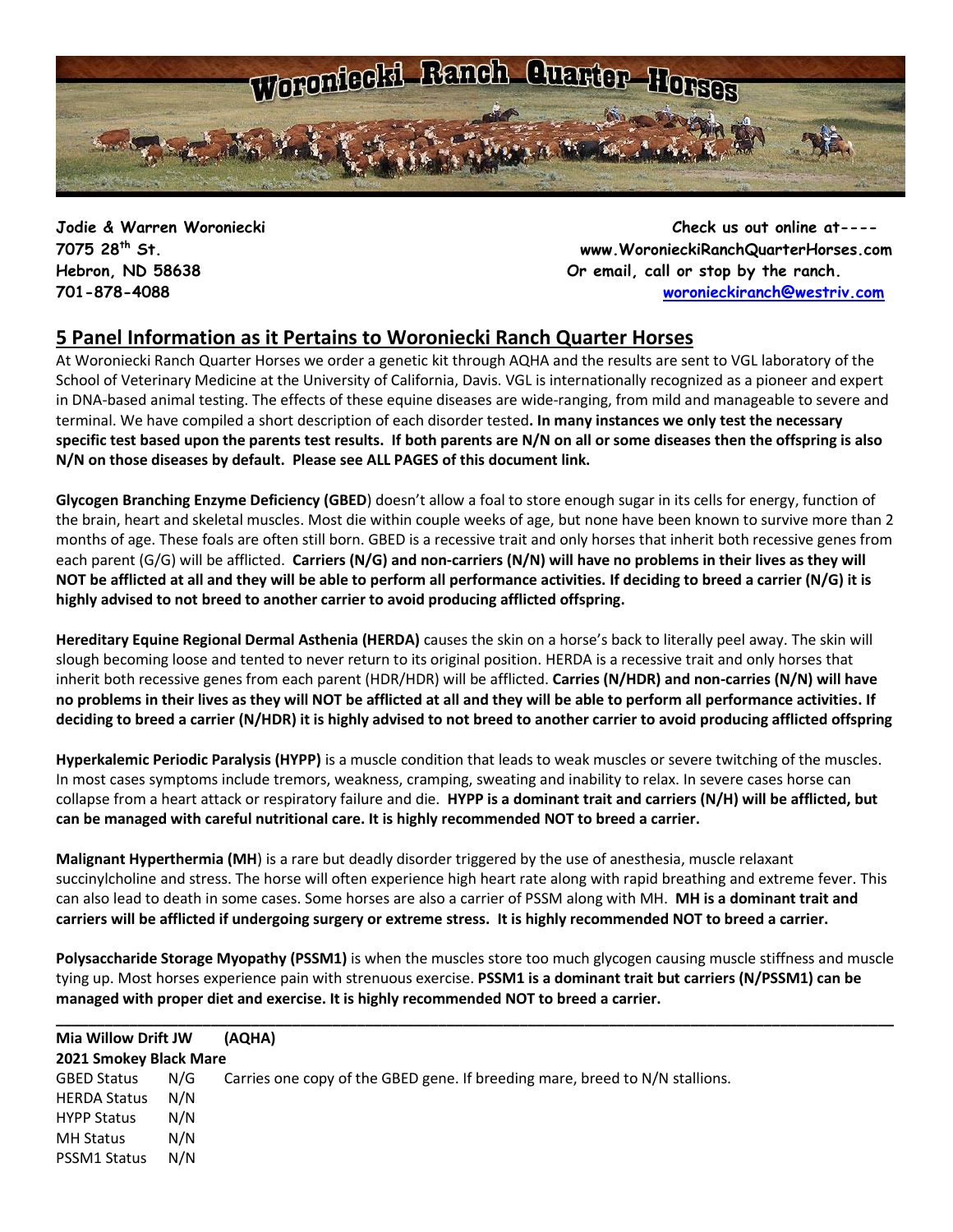### UNIVERSITY OF CALIFORNIA, DAVIS

BERKELEY • DAVIS • IRVINE • LOS ANGELES • MERCED • RIVERSIDE • SAN DIEGO • SAN FRANCISCO

**VETERINARY GENETICS LABORATORY** SCHOOL OF VETERINARY MEDICINE ONE SHIELDS AVENUE<br>DAVIS, CALIFORNIA 95616-8744

Horse: WALTER O RIELLY

MH

**PSSM1** 

TELEPHONE: (530) 752-2211 FAX: (530) 752-3556

# SANTA BARBARA . SANTA CRUZ

# AQHA GENETIC DISEASE PANEL TEST RESULTS

AMERICAN QUARTER HORSE ASSOCIATION P.O. BOX 200 AMARILLO, TX 79168-0001

 $N/N$ 

 $N/N$ 

| $1.001$ $\mu$  |             |  |  |
|----------------|-------------|--|--|
| Case:          | QHA192970   |  |  |
| Date Received: | 11-May-2015 |  |  |
| Print Date:    | 15-May-2015 |  |  |

**Report ID:** 9633-4604-1417-2011 Verify report at www.vgl.ucdavis.edu/myvgl/verify.html

Reg: 4343282

|                     |               | Alt. ID: 5067985                                              |  |
|---------------------|---------------|---------------------------------------------------------------|--|
| <b>YOB: 2000</b>    | Sex: Stallion | <b>Breed: Quarter Horse</b>                                   |  |
| Sire: BRADYWOOD     |               | Reg: 3190953                                                  |  |
| Dam: LACYS KEEPSAKE |               | Reg: 3169660                                                  |  |
| <b>GBED</b>         | N/N           | N/N - Normal - Does not possess the disease-causing GBED gene |  |
| <b>HERDA</b>        | N/N           | N/N - Normal - horse does not have the HERDA gene             |  |
| <b>HYPP</b>         | N/N           | N/N - Normal - Does not possess the disease-causing HYPP gene |  |

N/N - Normal - horse does not have the MH gene

N/N - Normal - horse does not have the PSSM1 gene

GBED - Glycogen Branching Enzyme Deficiency. Fatal disease of newborn foals caused by defect in glycogen storage. Affects heart and skeletal muscles and brain. Inherited as recessive disease.

HERDA - Hereditary Equine Regional Dermal Asthenia. Skin disease characterized by hyperextensible skin, scarring, and severe lesions along the back of affected horses. Typical onset is around 2 years of age. Inherited as a recessive disease.

HYPP - Hyperkalemic Periodic Paralysis. Muscle disease caused by defect in sodium channel gene that causes involuntary muscle contraction and increased level of potassium in blood. Inherited as dominant disease. Two copies of defective gene produce more severe signs than one copy.

MH - Malignant Hyperthermia. Rare but life-threatening skeletal muscle disease triggered by exposure to volatile anesthetics (halothane), depolarizing muscle relaxants (succinylcholine), and stress. Presumed inheritance as dominant disease.

PSSM1 - Polysaccharide Storage Myopathy Type 1. Muscle disease characterized by accumulation of abnormal complex sugars in skeletal muscles. Signs include muscle pain, stiffness, skin twitching, sweating, weakness and reluctance to move. Inherited as a dominant disease.

GBED testing performed under a license agreement with the University of Minnesota. HERDA testing performed under a license agreement with the University of California, Davis. PSSM1 testing performed under a license agreement with the American Quarter Horse Association.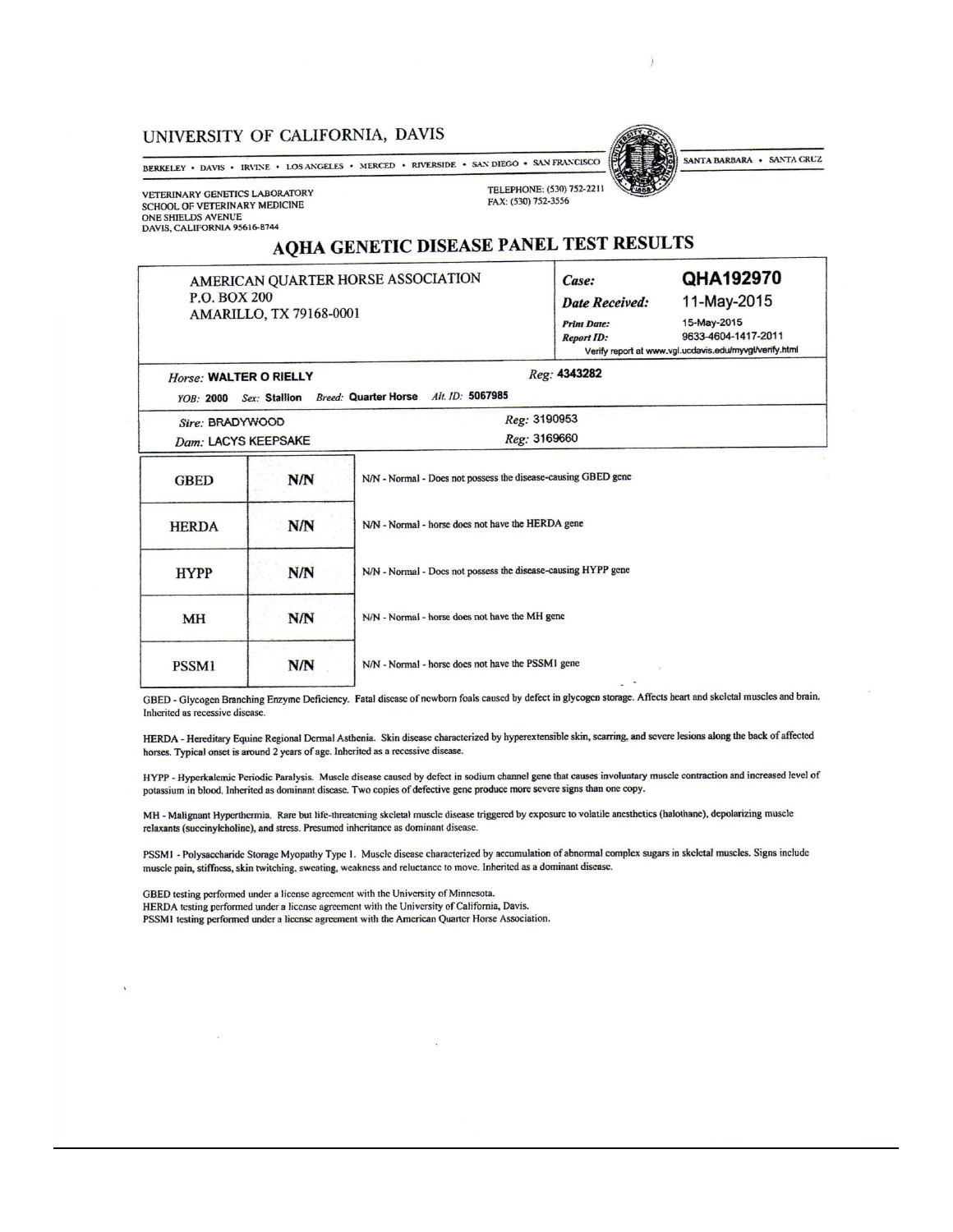### UNIVERSITY OF CALIFORNIA, DAVIS

BERKELEY • DAVIS • IRVINE • LOS ANGELES • MERCED • RIVERSIDE • SAN DIEGO • SAN FRANCISCO

VETERINARY GENETICS LABORATORY SCHOOL OF VETERINARY MEDICINE ONE SHIELDS AVENUE DAVIS, CALIFORNIA 95616-8744

TELEPHONE: (530) 752-2211 FAX: (530) 752-3556

SANTA BARBARA . SANTA CRUZ

### AQHA GENETIC DISEASE PANEL TEST RESULTS

| P.O. BOX 200                                |                         | AMERICAN QUARTER HORSE ASSOCIATION                            | Case:<br><b>Date Received:</b>          | QHA199361<br>06-Jul-2015                                                                     |  |
|---------------------------------------------|-------------------------|---------------------------------------------------------------|-----------------------------------------|----------------------------------------------------------------------------------------------|--|
|                                             | AMARILLO, TX 79168-0001 |                                                               | <b>Print Date:</b><br><b>Report ID:</b> | 10-Jul-2015<br>2346-1324-4278-6100<br>Verify report at www.vgl.ucdavis.edu/myvgl/verify.html |  |
| Horse: SAPA MIA REED JW<br><b>YOB: 2011</b> | Sex: Mare               | <b>Breed: Quarter Horse</b><br>Alt. ID: 6370319               | Reg: 5411535                            |                                                                                              |  |
| Sire: JK JAY REED                           |                         |                                                               | Reg: 3516678                            |                                                                                              |  |
| Dam: LITTLE SAPA                            |                         |                                                               | Reg: 3837724                            |                                                                                              |  |
| <b>GBED</b>                                 | N/G                     | N/G - Carrier - Heterozygous (one normal and one GBED gene)   |                                         |                                                                                              |  |
| <b>HERDA</b>                                | N/N                     | N/N - Normal - horse does not have the HERDA gene             |                                         |                                                                                              |  |
| <b>HYPP</b>                                 | N/N                     | N/N - Normal - Does not possess the disease-causing HYPP gene |                                         |                                                                                              |  |
| <b>MH</b>                                   | N/N                     | N/N - Normal - horse does not have the MH gene                |                                         |                                                                                              |  |
|                                             |                         | N/N - Normal - horse does not have the PSSM1 gene             |                                         |                                                                                              |  |

GBED - Glycogen Branching Enzyme Deficiency. Fatal disease of newborn foals caused by defect in glycogen storage. Affects heart and skeletal muscles and brain. Inherited as recessive disease.

HERDA - Hereditary Equine Regional Dermal Asthenia. Skin disease characterized by hyperextensible skin, scarring, and severe lesions along the back of affected horses. Typical onset is around 2 years of age. Inherited as a recessive disease.

HYPP - Hyperkalemic Periodic Paralysis. Muscle disease caused by defect in sodium channel gene that causes involuntary muscle contraction and increased level of potassium in blood. Inherited as dominant disease. Two copies of defective gene produce more severe signs than one copy.

MH - Malignant Hyperthermia. Rare but life-threatening skeletal muscle disease triggered by exposure to volatile anesthetics (halothane), depolarizing muscle relaxants (succinylcholine), and stress. Presumed inheritance as dominant disease.

PSSM1 - Polysaccharide Storage Myopathy Type 1. Muscle disease characterized by accumulation of abnormal complex sugars in skeletal muscles. Signs include muscle pain, stiffness, skin twitching, sweating, weakness and reluctance to move. Inherited as a dominant disease.

GBED testing performed under a license agreement with the University of Minnesota. HERDA testing performed under a license agreement with the University of California, Davis. PSSM1 testing performed under a license agreement with the American Quarter Horse Association.